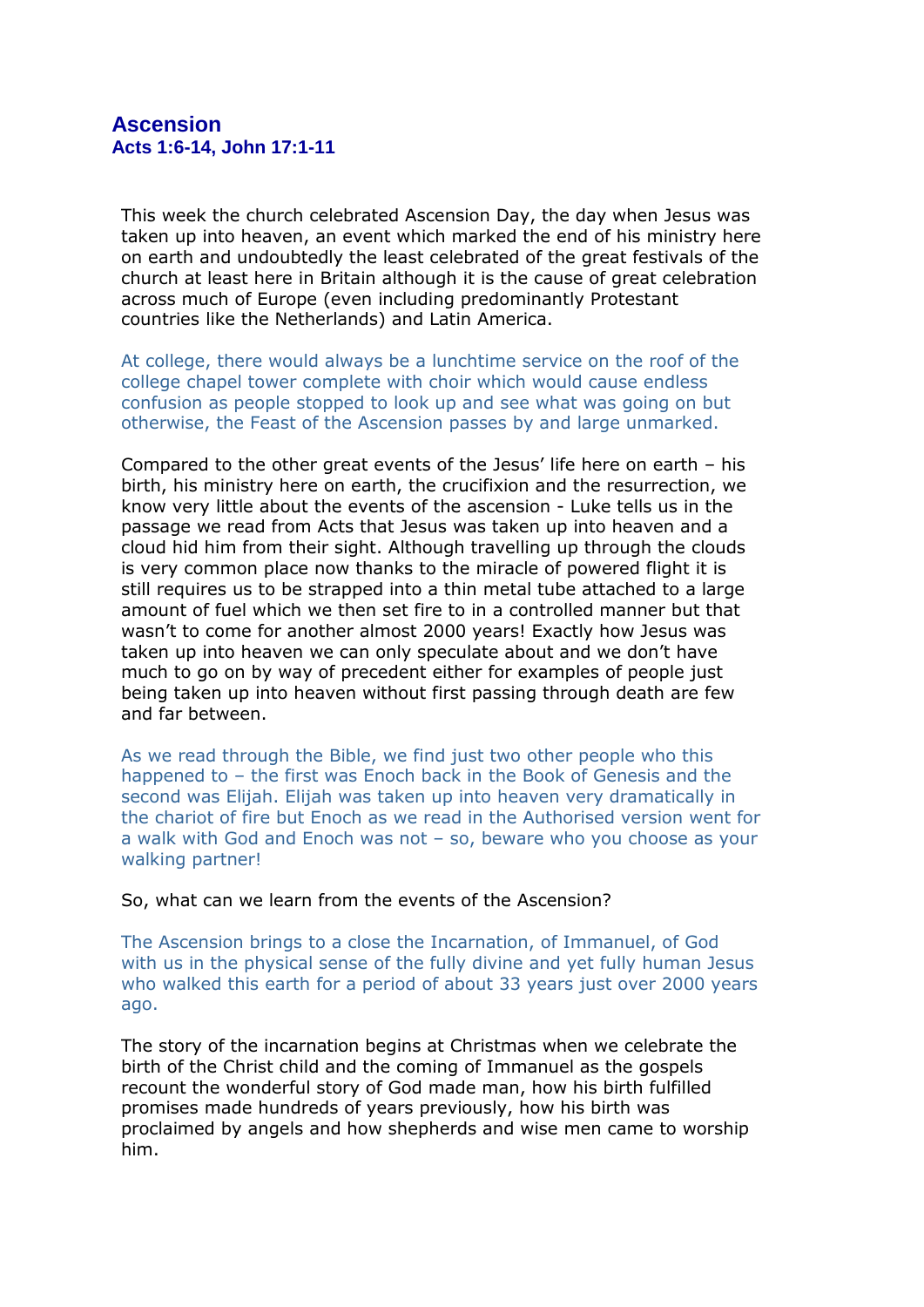Apart from one very brief glimpse when Jesus was about 12 and went up to Jerusalem with his parents, we know nothing of Jesus' life until he began his earthly ministry at the age of about 30. During the next 3 years or so Jesus fulfilled the Old Testament prophecies about the coming Messiah and how he would make the lame walk, the blind see, the deaf hear, the mute speak as well as preaching and teaching with a power and authority never seen before.

As the gospel accounts unfold, they mark a change in emphasis from making the gospel known to Jesus' focus on the journey to Jerusalem where he knew he would face death on the cross yet despite the horror that awaited him, he would not be deflected from his mission.

The passage we have just read from John's gospel is taken from Jesus' final recorded prayer for himself and for his disciples immediately before he is betrayed and arrested.

Jesus begins by praying for himself, that he should be glorified in order that he might glorify his Father before going on to describe eternal life – that they (that's the disciples and through the course of the years, us) may know you, the only true God, and Jesus Christ, whom you have sent.

So in these verses, Jesus tells us what eternal life is – that we should know the only true God and Jesus Christ who was sent by the Father and this is absolutely central to our faith for despite what those around us might tell us, there is only one way to eternal life and that is through knowing God through Jesus Christ. In the post modern world that we live in, there is a view that whatever religion you follow, it will lead eventually to God but that is not and cannot be true for of the leaders of the faiths great and small across the world, only Jesus died to pay the price for our sin, only Jesus rose again from the dead to demonstrate his victory over death and only Jesus has ascended to heaven where he reigns at the side of the Father so the Ascension is another example of the uniqueness of Jesus as the Way, the Truth and the Life.

Having prayed for himself, Jesus turns to pray for the disciples and buried within this prayer is one of the few references that we have to the Ascension as Jesus says that he will remain in the world no longer and that he is returning to his Father (although the disciples will remain in the world).

When Jesus became Incarnate, he left behind all the glory and honour that were his by rights as the Son of God, now, as he approaches his death, when he would be separated for the first time in all eternity as he bore our sins on the cross, he looks forward to the time when he will be taken back to heaven to be restored to his rightful place at the right hand of the Father.

The incarnation was, of necessity, a once and for all time event – to say otherwise is to negate the uniqueness and effectiveness of the sacrifice Jesus offered on the cross and now as Jesus looks to the completion of his mission, Jesus was preparing the disciples for his return to his place of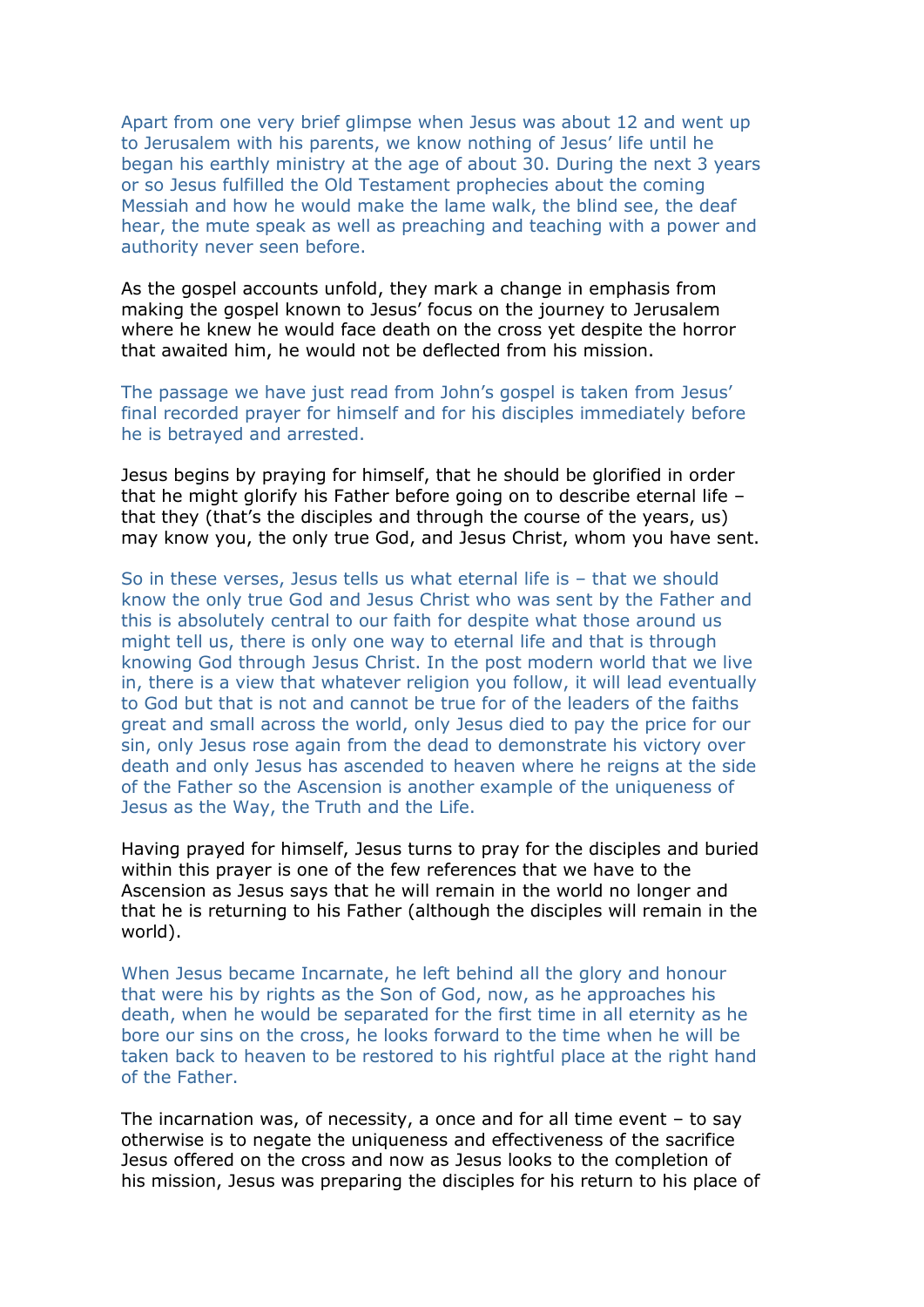honour and glory at the right hand of his Father in heaven and also for the fundamental change in the relationship between Jesus and the disciples.

The significance of the Ascension is that it marks the end of the Incarnation and Jesus' return to glory in heaven. We have confirmation that Jesus has indeed been restored to the glory that is his a little later on in Acts (7:56). As Stephen is stoned by the crowds, just before he dies, he looks up to the heavens and sees Jesus in glory seated at the right hand of the Father.

So far this all sounds very closed and final, Jesus taken up into heaven leaving his disciples behind to wonder (literally) what on earth happened next but this was just the next step in God's glorious plan of salvation.

I don't know if you're anything like our family but we always seem to be coming and going hither and thither. When I was at college, as my parents were living in Wales b then, fond farewells at the start of term usually took place on platform 1 of Neath station which, it has to be said was (and still is) a bleak and desolate spot as the buildings seemed to be designed to funnel the wind and direct it along the platform to buffet anyone waiting there and being Wales, it was usually accompanied by plenty of rain and rather than being taken up into heaven, I was taken up by an InterCity 125 train.

Today with one of the boys studying abroad and one at Leeds, its either Liverpool or Manchester Airport or platform 1 at Warrington Central but through the inevitable sadness of these partings, I'm always reminded of one of my mum's favourite sayings which is that with no partings there'd be no meetings and Scripture assures us of two things, that although Jesus has been taken from us, God is always with us through the indwelling of the person of the Holy Spirit and that we will meet Jesus in person once again.

Thinking back to when I was at college over 30 years ago, having bade my fond farewells, I would eagerly await a hand written letter from my mum which would appear in my pigeon-hole once or twice a week (to which I would dutifully reply) and in addition, I would usually phone home from the phone box on the street corner at the back of college on a Sunday afternoon (I would ring them and then they would ring me back on that number). 30 years on an communications technology has changed out of all recognition and today, our boys use email, text messaging, mobile phones and Skype to keep in touch. If we had a letter from either of them it would probably be illegible and I'm not sure they would know how to use a public phonebox.

We can only begin to wonder at what the disciples must have been thinking as they stood there and watched Jesus being taken up into the clouds. Just as in the aftermath of the crucifixion and the resurrection a little over a month previously, nothing like this had ever happened before and none of them knew what happened next! Just before he was taken up into heaven, Jesus told the disciples that they would receive power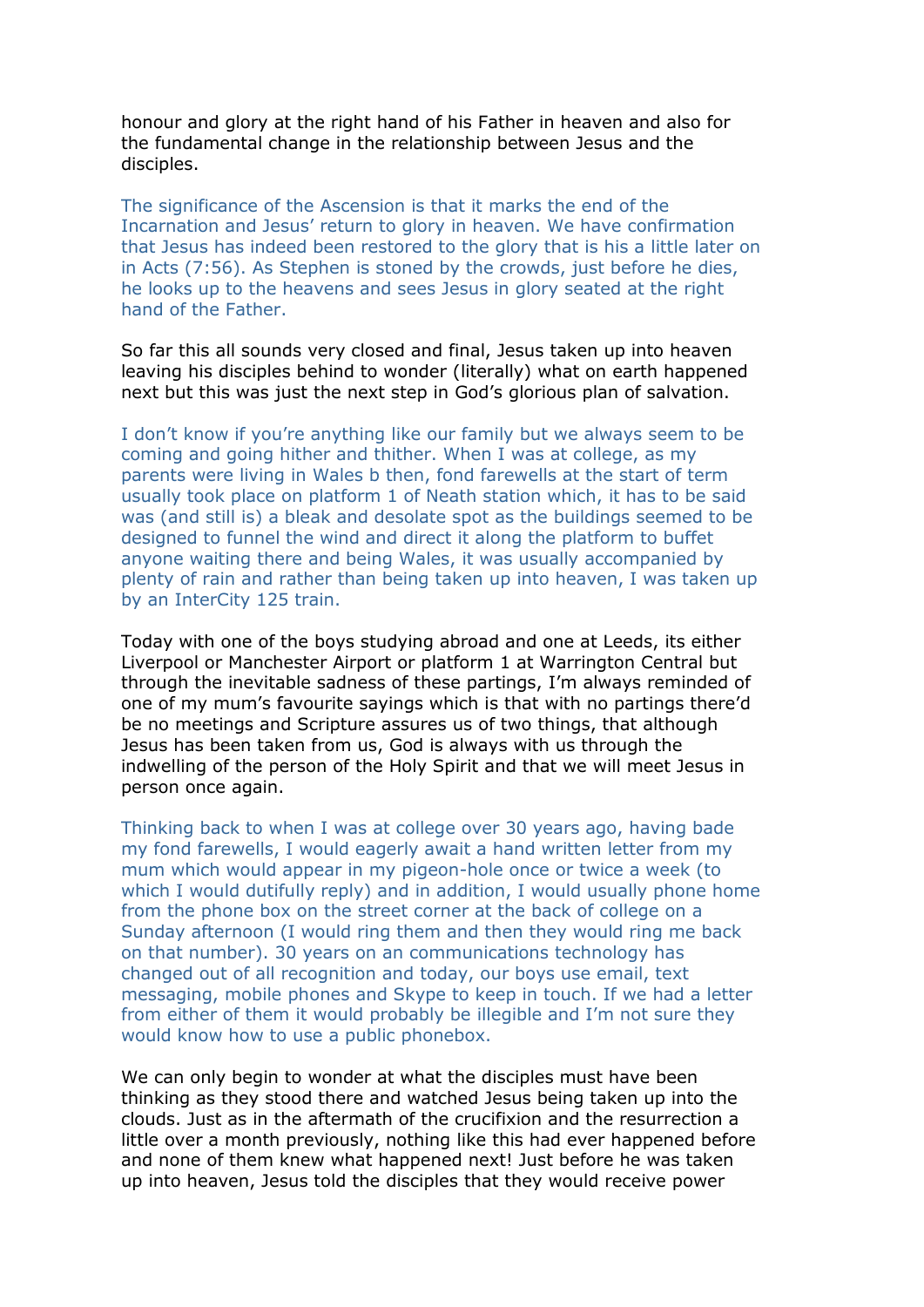when the Holy Spirit came on them and that they would be his witnesses in Jerusalem, Judea, Samaria and to the ends of the earth.

The disciples then witnessed the remarkable sight of the person with whom they had shared just about every moment of their waking lives with for the past three years or so and who they now confessed as Lord and Christ disappear into the clouds (not exactly something that happens every day).

On the face of it, they must have thought that their relationship with Jesus had come to a very abrupt end but in reality, through the gift of the Holy Spirit whose coming was promised by Jesus and which we celebrate next Sunday at the feast of Pentecost, they had and we have the joy of knowing God's presence with us all day, every day and every-where.

The Incarnation was, as we have already explored, of necessity a time limited once and for all time event. With redemption accomplished, Jesus returned to his rightful place of glory in the heavens but God doesn't intend us to be alone.

In his prayer for the disciples that we read from John's gospel Jesus prays that the disciples would be protected against the attacks of the world (who hated Jesus and would hate them) and the devil who whilst he would be defeated by Jesus on the cross never the less remained and remains a formidable enemy.

And even though Jesus is ascended into heaven, he hasn't left us to fend for ourselves. We have the word of God recorded in the Scriptures (which as Timothy tells us are God breathed and useful for teaching, rebuking, correcting and training in righteousness), we have the armour of God, described by Paul in his letter to the Ephesians and we also have the Holy Spirit as God's living, breathing presence dwelling within us but more of that next week.

As we come to a close now, I want to remind us that although the Ascension marked the point when Jesus was taken back up into heaven, Scripture promises that he will return again to earth one day. Traditionally we focus on the second coming of Christ during the season of Advent but it is also appropriate to do so now, as we celebrate the Ascension for it is good to be reminded that whilst Jesus has been taken up into heaven, he promises he will come again one day.

We know two things for certain about the second coming. The first is that we don't know when Christ will come again – Jesus tells the disciples this immediately before he is taken up into heaven – it isn't for you to know the time or the date the Father has set by his own authority he says. Elsewhere we read that not even Jesus himself knows the day or the time. The signs of the end of the age (wars, rumours of wars, famines, earthquakes) are all around us and we live in the end times (the days between the first and second comings) but we still have no idea when Jesus will come again – rather we must live prepared for the fact that he